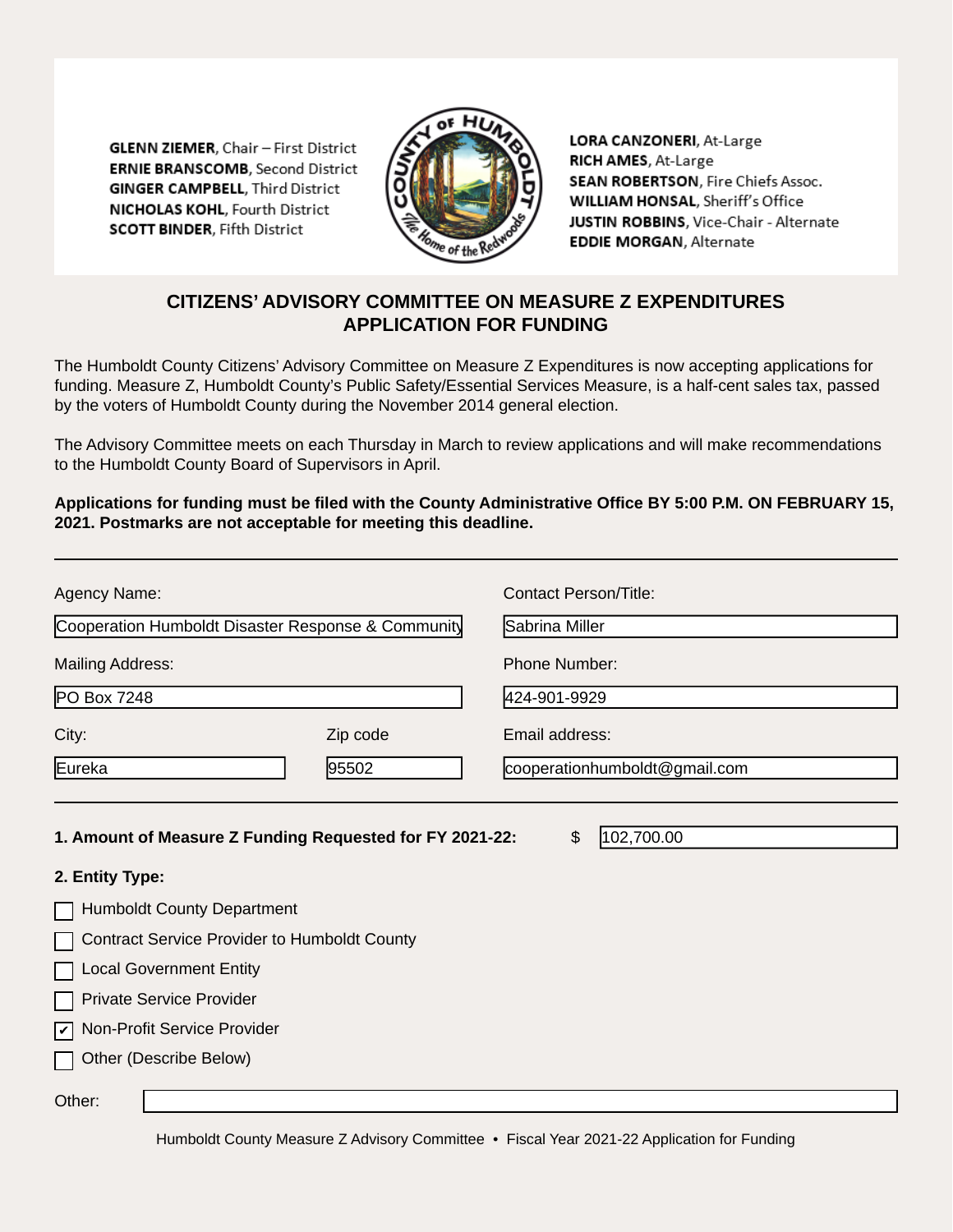#### **3. Describe how the scope of your proposal fits the intent of Measure Z. Specifically, how will it maintain and improve public safety and essential services, as described on the previous page? (750 character limit)**

This program formed as a response to the immediate need for spontaneous volunteer management during the COVID-19 pandemic and wildfire response. Our team has built upon this response, continuing to fill community needs and collaborate with disaster response organizations to develop and implement solutions before, during, and after disaster. This program increases safety by utilizing our relationships with the community, making essential safety information accessible through programs that engage community members, empowering individuals to participate in community efforts, bridging the gaps between state and local emergency services, and freeing up public safety workers to deal with immediate and severe needs for their services.

# **4. Please provide a brief description of the proposal for which you are seeking funding. (1500 character limit)**

We are requesting funds to pay staff to continue developing Cooperation Humboldt' s Disaster Response & Community Resilience program. These staff will be responsible for the continuation of all DRCR's current projects and operations, the expansion of this team's services, program fundraising, and community engagement. Currently the DRCR team is responsible for various projects focused on community response and organizing. In times of disaster we meet the immediate needs of our community members through spontaneous volunteer management, providing resources, distributing supplies, and helping connect people to services. Having staff who are consistently communicating with, training, and organizing volunteers through Spontaneous volunteer management will allow our community to effectively and immediately respond to situations that require intervention. In 2020, CH mobilized a total of 215 disaster response volunteers. Partnering with ARC, our DRCR team has been able to integrate itself into the broader disaster response ecosystem. We are developing relationships with the department of OES in hopes of collaborating and working with our local CERT teams. We have also been part of the initiative to strengthen the local Community Organizations Active in Disasters (COAD) and are working as the local partner of Transition US to create Resilient Hubs and resilience networks through their Transition Streets and Ready Together projects and training.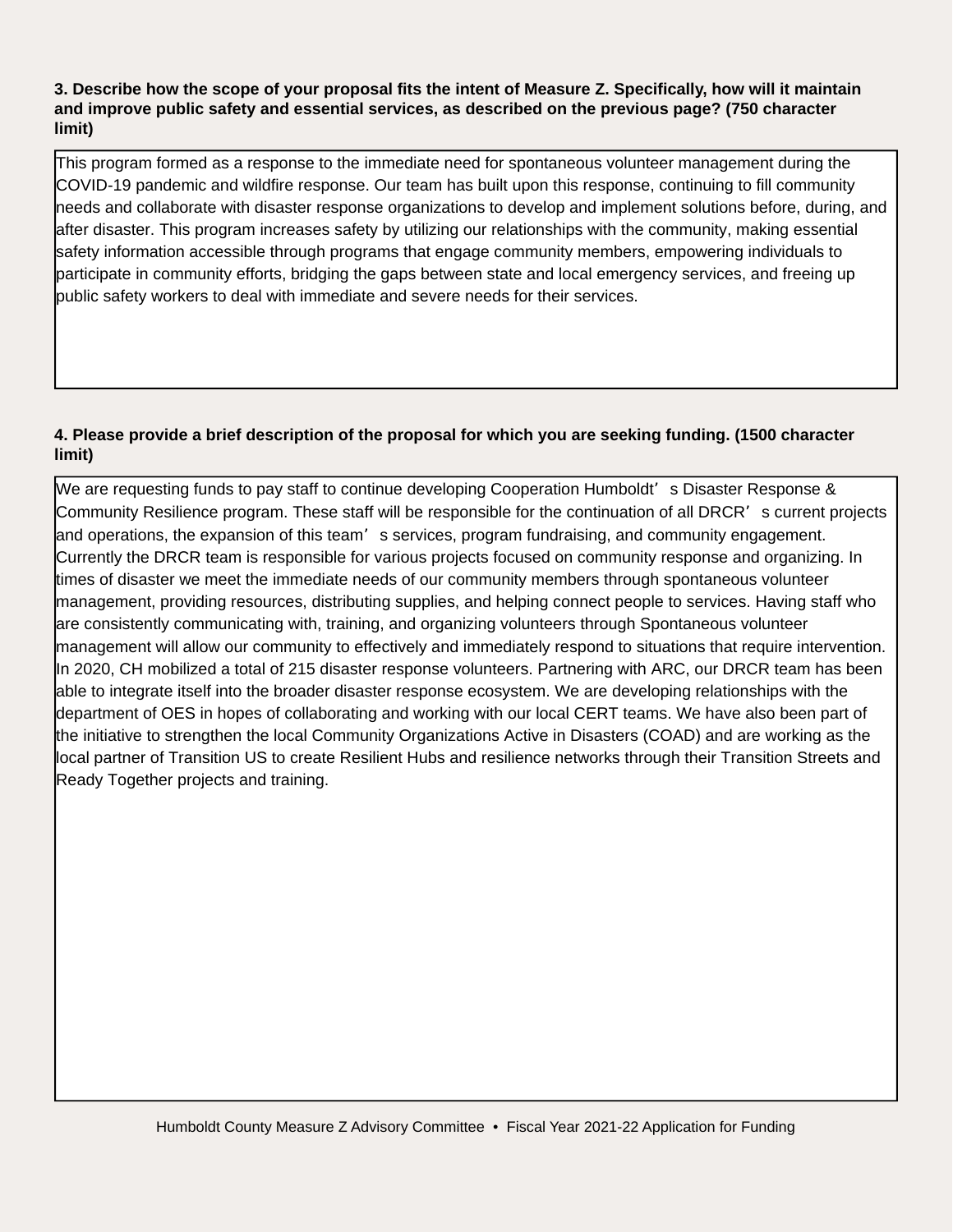#### **5. How have you developed a plan for sustainability, including diversification of funding sources, for your proposal to carry on without reliance on future Measure Z funds? (750 character limit)**

As a nonprofit, Cooperation Humboldt has strong financial support in place for its program area. Alongside a designated grant writer and researcher, we also have a doner circle that has already contributed to our efforts. As this team continues to develop its disaster response and emergency preparedness programs, and as we seek further training with partnering emergency response organizations, we will qualify for a wider range of funding sources that are specific to this type of work.

Volunteers from our SVM program will sustain the work of this team on a long term basis. By fostering strong relationships and continuously engaging community members we will ensure high attrition rates.

## **6. If this request is for the continuation or expansion of an existing program/service, what is the current source of funding for that program/service? (500 character limit)**

Currently we are funded through grants allocated to Cooperation Humboldt specifically designated to support the work we do with spontaneous volunteer management and disaster response. Humboldt Area Foundation recognized the value of this team and the important role that our services played in addressing immediate community safety, and supported our need to put more resources into the development of this team.

## **7. If you are awarded Measure Z funds, how do you plan to leverage these funds to secure additional grants, contributions or community support? (500 character limit)**

In compensating staff will have the capacity to spend time seeking out funding through local, state, and federal grant funding specific to this team and work being done around emergency response and resilience. CH also generates funds through community fundraising and community investors. As the work of this team grows and continues to impact the community on a large scale, we plan to reach out to community partners for financial contributions supporting the continuation of our efforts.

Humboldt County Measure Z Advisory Committee • Fiscal Year 2021-22 Application for Funding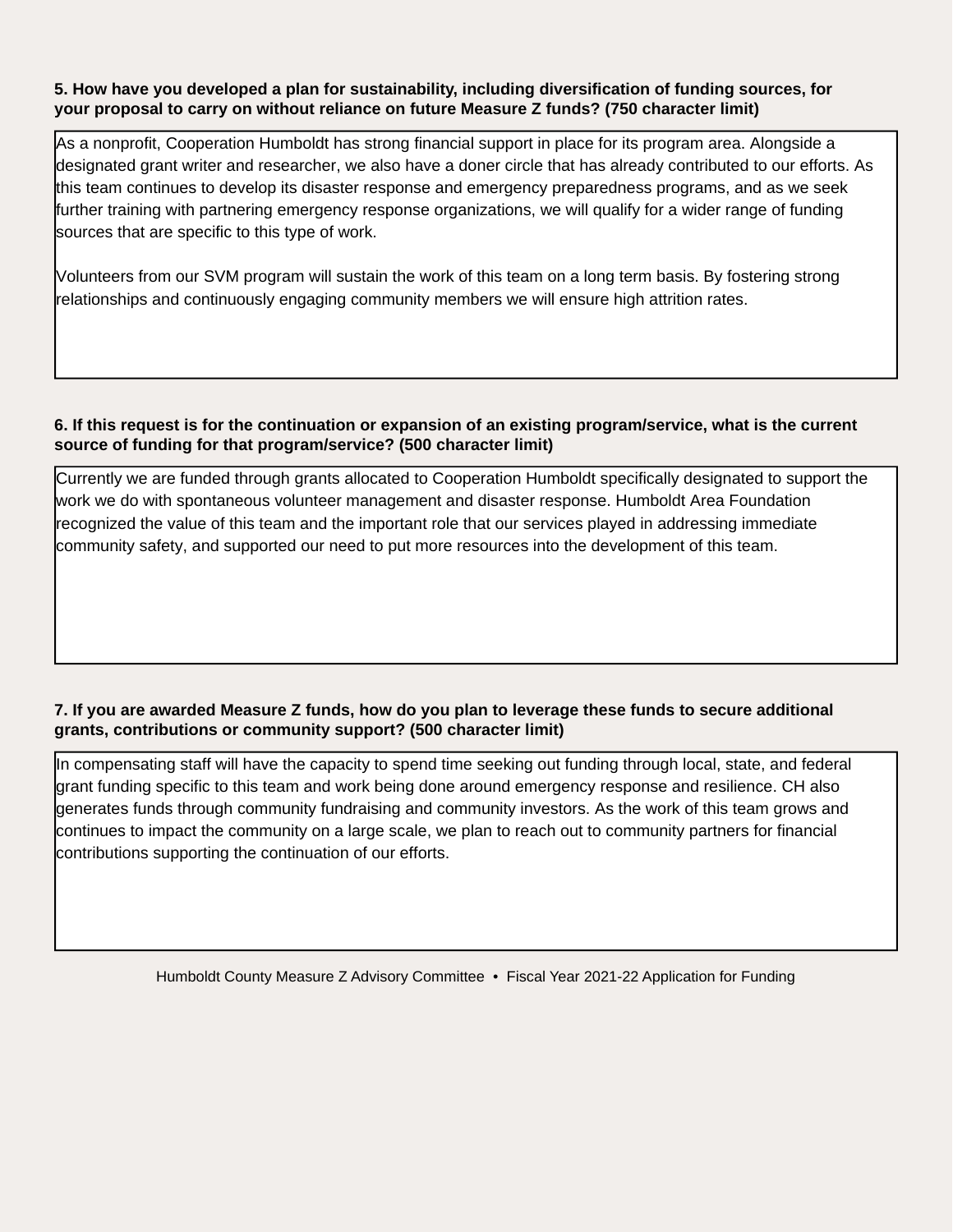#### **8. Will the proposal require new or expanded activity on the part of another entity to be fully functional and effective? If so, name the entity and describe what participation would look like. (750 character limit)**

While Cooperation Humboldt's DRCR team is fully functional, we depend on our community when we engage in affiliated or unaffiliated spontaneous volunteer management. Our team works diligently to develop and maintain relationships with our volunteer network, and this work requires consistent effort and merits proper compensation. We strive to reimburse our volunteers for accrued expenses such as gas mileage. Practicing consistent communication and engagement and creating opportunities for training, and certification, will cultivate a pool of skilled volunteers who stay engaged throughout the year and who are ready to mobilize quickly when disaster strikes.

#### **9. Are there recurring expenses associated with this application, such as personnel costs?**

 $\bigcap$  No  $\bigcirc$  Yes

If Yes, detail those expenses here: (500 character limit)

Two Program Coordinators at .75 FTE: Program development, team management, overseeing all operations, strategic partnership development, community safety & needs assessment, acquisition & distribution of supplies

Project Manager at .75 FTE: Internal Databases operations, survey/form designer, develop materials for volunteer engagement and deployment, community outreach, volunteer support

Volunteer Lead at .25 FTE: Volunteer engagement, communication, and coordination, organize trainings

#### **REQUIRED ATTACHMENTS - Be sure to include the following with your application**

**Prior Year Results:** If your request is a continuation of a program funded with Measure Z in prior fiscal years, please provide the results of implementation. (one page maximum)

**Program Budget:** Please utilize the template provided on the following pages. This will need to be updated if your agency is approved for funding.

**I declare under penalty of perjury under the laws of the State of California that the above statements and all attachments are true and correct.**

**Date:**  $\frac{1}{2}$  | **Signature: Signature:** 

Sabrina M. Miller

## **SUBMIT YOUR COMPLETE APPLICATION TO:**

**Humboldt County Citizens' Advisory Committee on Measure Z Expenditures** 

c/o County Administrative Office \* 825 Fifth Street, Suite 112 \* Eureka, CA 95501-1153 \* cao@co.humboldt.ca.us

Humboldt County Measure Z Advisory Committee • Fiscal Year 2021-22 Application for Funding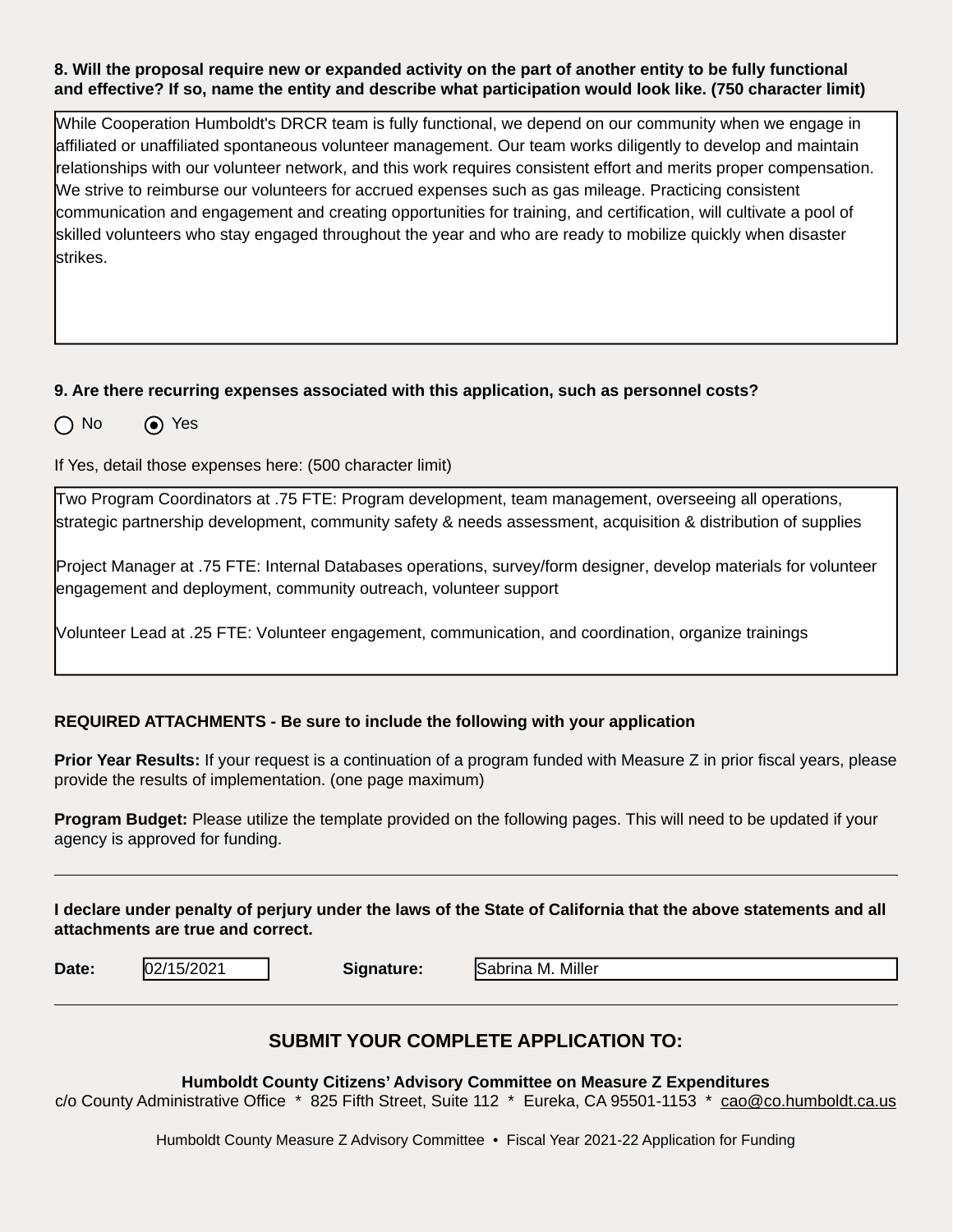# Attachment II - Exhibit E

Budget

# Cooperation Humboldt Disaster Response & Community Resilience

| <b>Invoice Date:</b>          |                                                                                                                                           | Invoice # MZ-          |                        |                          |
|-------------------------------|-------------------------------------------------------------------------------------------------------------------------------------------|------------------------|------------------------|--------------------------|
|                               |                                                                                                                                           | <b>Invoice Period:</b> |                        |                          |
| <b>Descriptions</b>           |                                                                                                                                           | <b>Amounts</b>         | <b>Approved Budget</b> | <b>Remaining Balance</b> |
| A. Personnel Costs            |                                                                                                                                           |                        |                        |                          |
|                               | Title: Disaster Response and Community Resilience Program Coordinator                                                                     |                        |                        |                          |
| Salary and Benefits           |                                                                                                                                           |                        |                        |                          |
|                               | Calculation: .75 FTE at \$20.00/hour                                                                                                      | 28,000.00              |                        | (28,000.00)              |
|                               | Program development, team management, community outreach, strategic                                                                       |                        |                        |                          |
|                               | partnership devleopment, fundraising, community safety and needs                                                                          |                        |                        |                          |
|                               | Duties Description: assessment overseeing all program operations.                                                                         |                        |                        |                          |
|                               | Title: Disaster Response and Community Resilience Program Coordinator                                                                     |                        |                        |                          |
| Salary and Benefits           |                                                                                                                                           |                        |                        |                          |
|                               | Calculation: .75 FTE at \$20/hour                                                                                                         | 28,000.00              |                        | (28,000.00)              |
|                               | Program development, team management, community outreach, strategic                                                                       |                        |                        |                          |
|                               | partnership devleopment, fundraising, community safety and needs<br>Duties Description: assessment volunteer sunnort                      |                        |                        |                          |
|                               |                                                                                                                                           |                        |                        |                          |
|                               | Title: Disaster Response and Community Resilience Project Manager                                                                         |                        |                        |                          |
| Salary and Benefits           |                                                                                                                                           |                        |                        |                          |
|                               | Calculation: .75 FTE at \$20/hour                                                                                                         | 28,000.00              |                        | (28,000.00)              |
|                               | Internal Data bases operations, survey/form designer, develop materials for<br>volunteer engagement and deployment, strategic partnership |                        |                        |                          |
|                               | Duties Description: developement community outreach                                                                                       |                        |                        |                          |
|                               |                                                                                                                                           |                        |                        |                          |
|                               | Title: Disaster Response and Community Resilience Volunteer Lead                                                                          |                        |                        |                          |
| Salary and Benefits           | Calculation: .25 FTE at \$20/hour                                                                                                         | 9,600.00               |                        | (9,600.00)               |
|                               |                                                                                                                                           |                        |                        |                          |
|                               | Volunteer engagement, communication, and coordination, organzing                                                                          |                        |                        |                          |
| Duties Description: trainings |                                                                                                                                           |                        |                        |                          |
|                               |                                                                                                                                           |                        |                        |                          |
|                               | <b>Total Personnel:</b>                                                                                                                   | 93.600.00              | 0.00                   | (93,600.00)              |
|                               | B. Operational Costs (Rent, Utilities, Phones, etc.)                                                                                      |                        |                        |                          |
|                               | Title: Postage fees                                                                                                                       |                        |                        |                          |
|                               |                                                                                                                                           |                        |                        |                          |
|                               |                                                                                                                                           |                        |                        |                          |
|                               | Description: Shipping out supplies within Humboldt                                                                                        | \$500                  |                        |                          |
|                               |                                                                                                                                           |                        |                        |                          |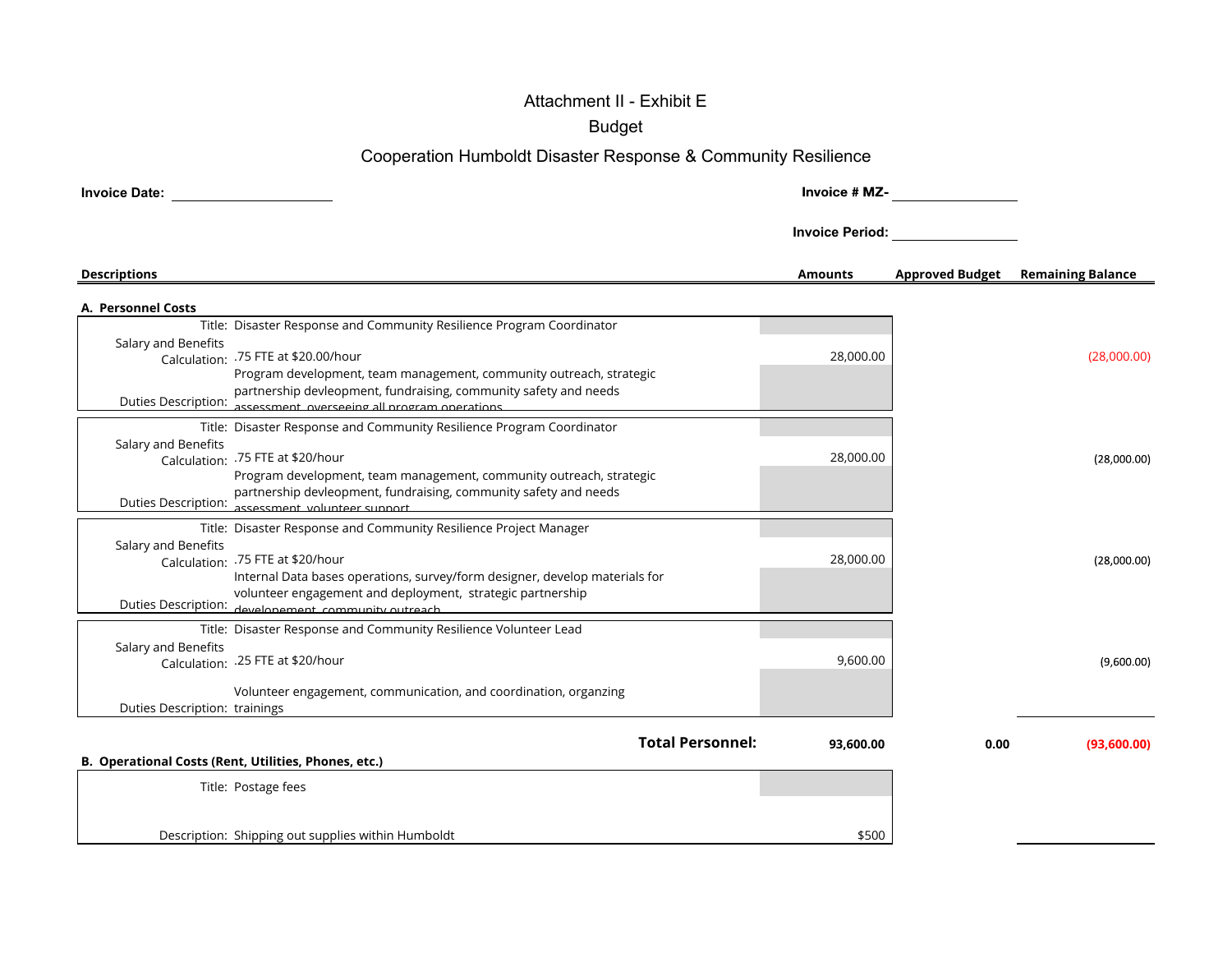| Title:                                                                                                              |         |   |  |
|---------------------------------------------------------------------------------------------------------------------|---------|---|--|
|                                                                                                                     |         |   |  |
| Description:                                                                                                        |         |   |  |
| Title:                                                                                                              |         |   |  |
| Description:                                                                                                        |         |   |  |
| Title:                                                                                                              |         |   |  |
|                                                                                                                     |         |   |  |
| Description:                                                                                                        |         |   |  |
| Title:                                                                                                              |         |   |  |
|                                                                                                                     |         |   |  |
| Description:                                                                                                        |         |   |  |
| <b>Total Operating Costs:</b>                                                                                       | \$500   |   |  |
| C. Consumables/Supplies (Supplies and Consumables should be separate)                                               |         |   |  |
| Title: Personal protective equipment                                                                                |         |   |  |
| Face cover, hand sanitizer, disinfectant wipes, and other supplies to                                               |         |   |  |
| Description: distribute to volunteers and community partners<br>Title: Health equipment                             | \$2,000 |   |  |
|                                                                                                                     |         |   |  |
| Description: Fire health and saftey equiptment indluding fans, air filters, and other fire related support equiptme | \$2,500 |   |  |
| Title: Information media                                                                                            |         |   |  |
|                                                                                                                     |         |   |  |
| Description: local advertising, pamphlets, web development, local promotion, printing, des                          | 2100    |   |  |
| Title:                                                                                                              |         |   |  |
| Description:                                                                                                        |         |   |  |
|                                                                                                                     |         |   |  |
| <b>Total Consumable/Supplies:</b><br>D. Transportation/Travel (Local and Out-of-County should be separate)          | \$6,600 | 0 |  |
| Title: Local Volunteer Transportation Reimbursement                                                                 |         |   |  |
|                                                                                                                     |         |   |  |
| Description: Travel reimbursments at 46 cents a mile.                                                               | 2,000   |   |  |
| Title:                                                                                                              |         |   |  |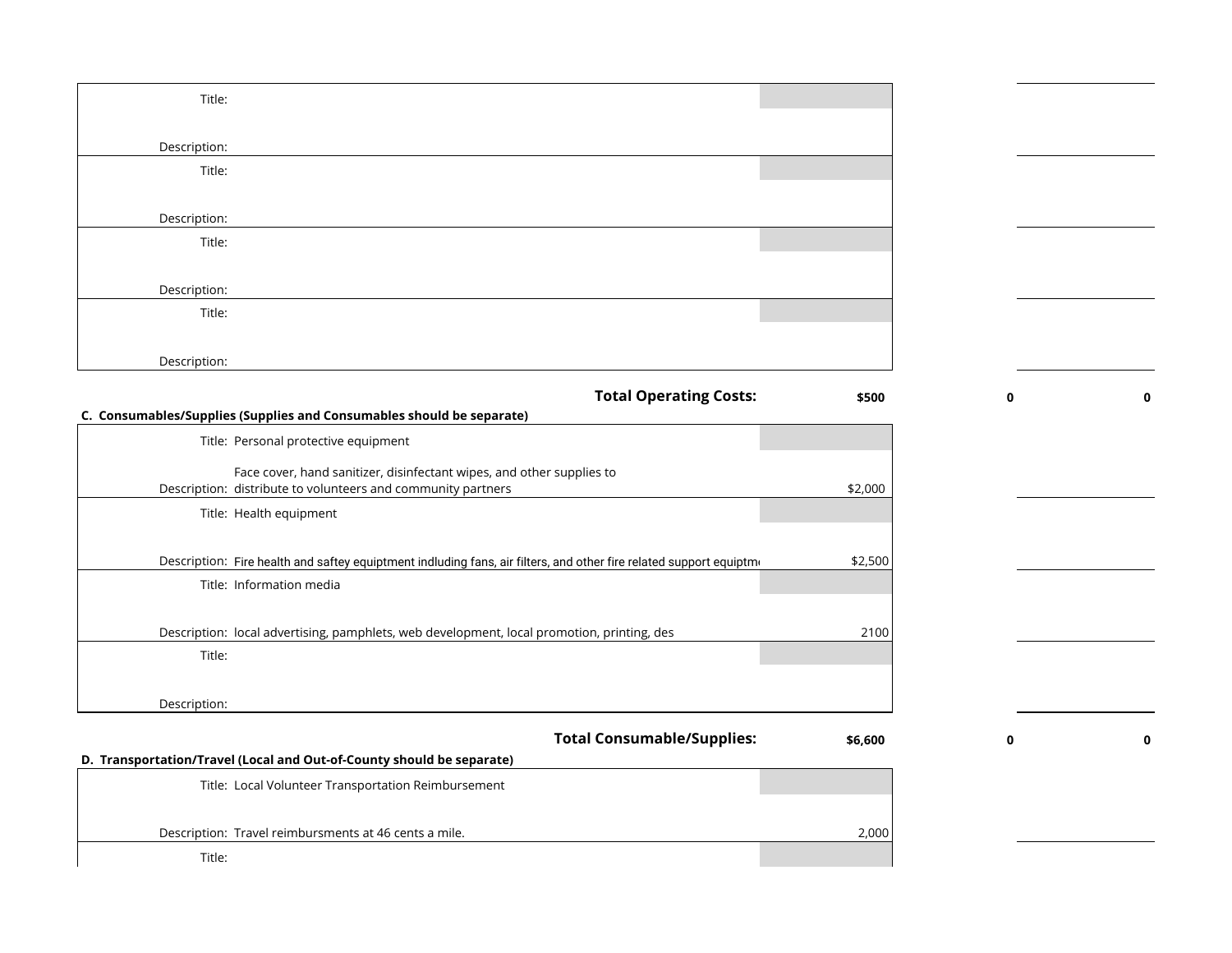| Description:                             |             |             |             |
|------------------------------------------|-------------|-------------|-------------|
| Title:                                   |             |             |             |
|                                          |             |             |             |
| Description:                             |             |             |             |
| <b>Total Transporation/Travel Costs:</b> | 2,000       | $\mathbf 0$ | $\mathbf 0$ |
| <b>E. Fixed Assets</b>                   |             |             |             |
| Title:                                   |             |             |             |
|                                          |             |             |             |
| Description:                             |             |             |             |
| Title:                                   |             |             |             |
|                                          |             |             |             |
| Description:                             |             |             |             |
| <b>Total Other Costs:</b>                | $\mathbf 0$ | $\mathbf 0$ | $\mathbf 0$ |
|                                          |             |             |             |
| <b>Invoice Total:</b>                    | 102,700.00  |             |             |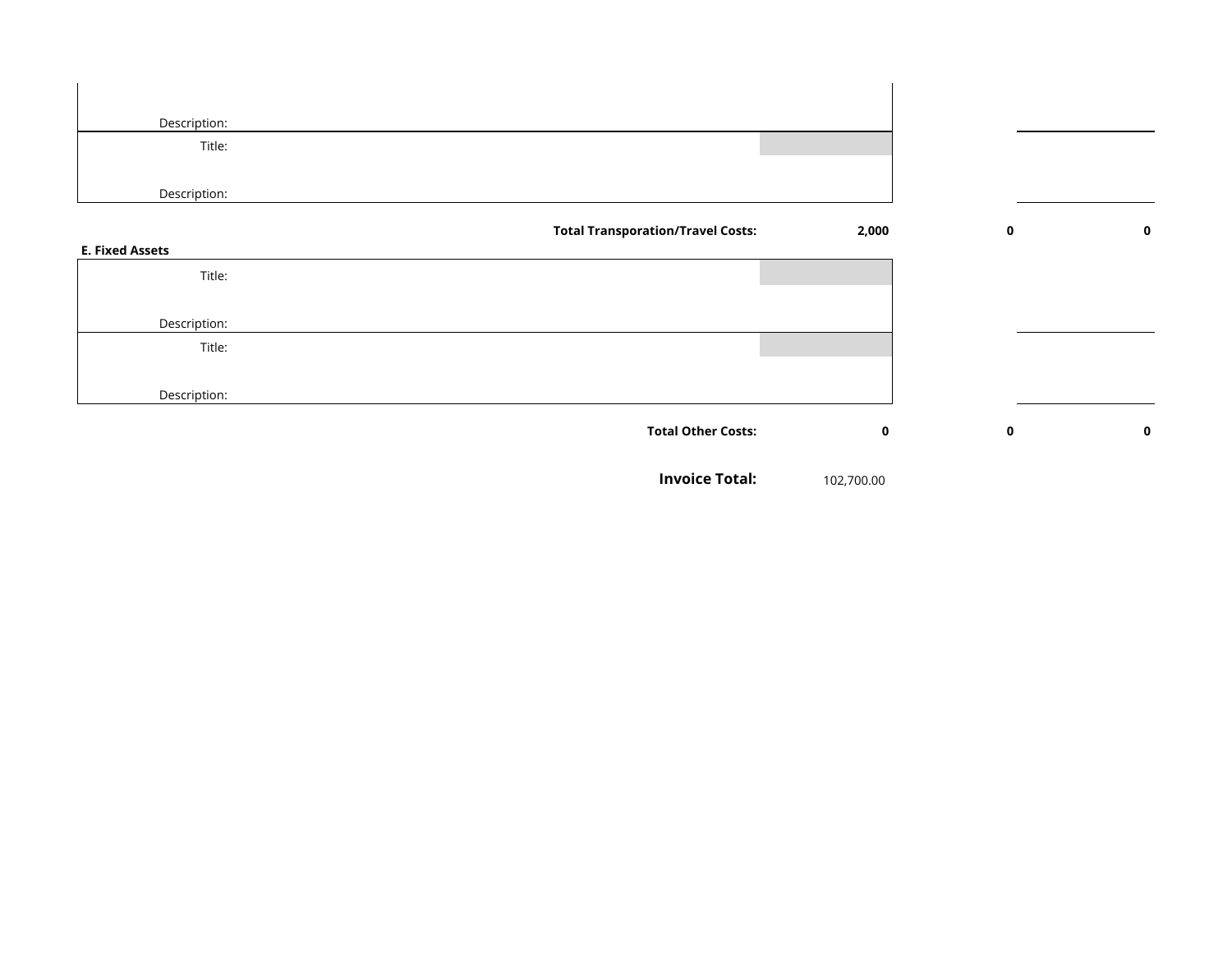

**Danny Kelley, Owner Glenna** *Ziemer,* **Chair** Fortuna, CA 95540 **Measure Z Expenditures** Measure Z Expenditures danny@edgecaliber.com entitled a state of the Humboldt County

1523 Main St. Citizens' Advisory Committee (206) 550-1675 825 5th St., Eureka, CA, 95501

#### **5th, February 2021**

Dear Mr. Ziemer,

As Measure Z is intended to promote public safety and create non-existing resources in our community I would like to recommend that a certain allocation be considered for Cooperation Humboldt in Eureka, CA. My agency, as well as other agencies I work with including College of the Redwoods, the Northcoast Small Business Development Center, and Fortuna Kiwanis have directly witnessed the leadership, project management, and collaboration provided by Cooperation Humboldt related to 3 different types of crises in the past year alone.

I first recognized Cooperation Humboldt's ability to provide community services in dealing with chronically house-less individuals. They were able to quickly identify niche gaps in care from an extensive stakeholder interviewing process. This led to the creation of a behavioral intervention technique through a 24x7 patient care line. They partnered with multiple agencies including Open Door Community Health Centers, Ikigai Physician Group, and HACHR to provide warm handoffs for house-less community members who needed food, clothing, shelter, and healthcare services.

Our community benefited from their leadership in March 2020 when the impacts of COVID began to hit our communities. Cooperation Humboldt was one of the first non-profit organizations to quickly scale delivery of crucial supplies to shelter-in-place victims and some of the most vulnerable populations throughout Humboldt. Volunteers were quickly trained on the proper use of personal protective equipment (PPE). Services were scaled by leveraging cloud based tools and automation to make seamless integration with a needs request and timely match to a volunteer provider. They were able to quickly spin up teams to fabricate masks and sanitizer and deliver food, prescription medications, and durable goods like clothing and equipment.

Finally I witnessed their ability to organize and provide leadership during the recent regional fires. When volunteers were needed they were able to successfully put out a call for support that quickly went viral leading to hundreds of volunteers. Despite not being able to utilize every volunteer that offered assistance they were able to guide many of these individuals into deeper commitment and service through the local chapter of the American Red Cross for future deployment at the next crisis.

Sincerely,

1 Killey

**Danny Kelley Owner** danny@edgecaliber.com 206.550.1675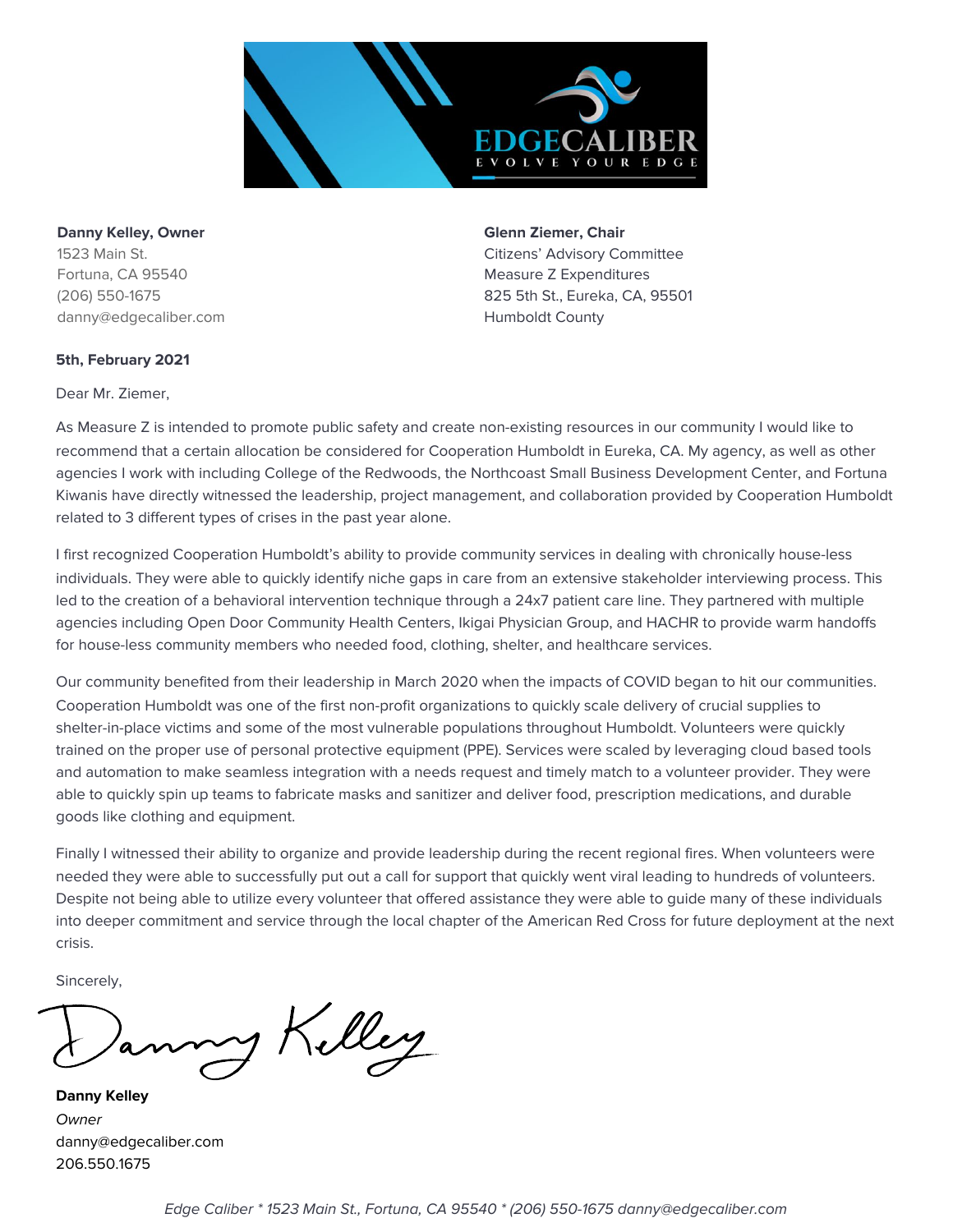

2039 Shattuck Avenue, Suite 505 T (510) 548-1100 Berkeley, CA 94704 F (510) 588-5462

contact@midorilaw.com

February 15, 2021

Dear Citizens' Advisory Committee:

My name is Ayako Nagano, and I am an Attorney at Midori Law Group and a council member for the National Environmental Justice Advisory Council. NEJAC hosts public hearings on Environmental Justice issues on behalf of the Environmental Protection Agency, representing tribal governments, academia, state and local governments, community-based and non-profit organizations. NEJAC also gets invited to assist other federal agencies, such as the Intergovernmental working group on Environmental Justice (IWG). The IWG is currently hosting conversations about disaster preparation during COVID, with an Environmental Justice, and as a food justice activist, I have had the pleasure of uplifting climate resilience solutions in our region. I also serve on the boards of Transition US, which aims to build alternative structures to a fossil fuel dependent world and works on Climate Resilience, and am co-chair of ITRC (International Transformational Resilience Coalition) in California, a coalition of trauma and mental health experts, climate activists and faith leaders working to build widespread levels of psychological and psychosocial-spiritual resilience for the adversities generated by climate change. I've also been invited back to serve as a board member of the NorCal Resilience Network, which has been promoting a Resilient Hubs model in collaboration with the Urban Sustainability Directors Network (USDN). Resilient Hubs are spaces that serve as a gathering place to distribute resources, exchange information, and express community care during disasters.

As part of my research on Disaster Preparation and Climate Resilience, I have had the pleasure of interviewing Sabrina Miller and Oscar Mogollon, both staff members at Cooperation Humboldt's Disaster Response and Resilience efforts. I am a big fan of their work, and consider Cooperation Humboldt to be a leading model of community resilience, working simultaneously on disaster response, mutual aid, climate resilience, inner resilience, and building a solidarity economy (amongst all the other programs they host). Their model requiring basic trainings of these concepts to their core team, the way the approach the work from a holistic lens, using a sociocracy model of governance in which decisions are made collaboratively is something I pay attention to as a list of best practices. I consider Northern California to be amongst the healthiest of ecosystems to build these models of collaboration, and am proud to be uplifting the work of Cooperation Humboldt nationally as a leading pioneer in this work.

Other organizations try to do some parts of what they do – but the notion that mutual aid is separate from disaster preparation is a popular fiction that must be dismantled. On all hands on deck approach assessing the needs and resources of their community, with the type of adaptability that Cooperation Humboldt brings to the table – all the while feeding the hearts, minds and tummies of community members – both from the perspective of people needing assistance as well as the volunteers that derive satisfaction from the work they do – is gold. Very few organizations have been able to deliver what Cooperation Humboldt is delivering. They have stepped in where government has failed. Cooperation Humboldt is clear on their vision, their delivery, and are aware of the ways in which they want to grow. And that shows up in the quality of their work, the resilience of their staff and volunteers.

I wholeheartedly endorse the efforts & energies of their hard work and their purpose-driven mission. Thank you for your kind attention in supporting this very important work, assessing the gaps in services so that we are overall more resilient to the challenges of our times.

Warm regards,

Ayako Nagano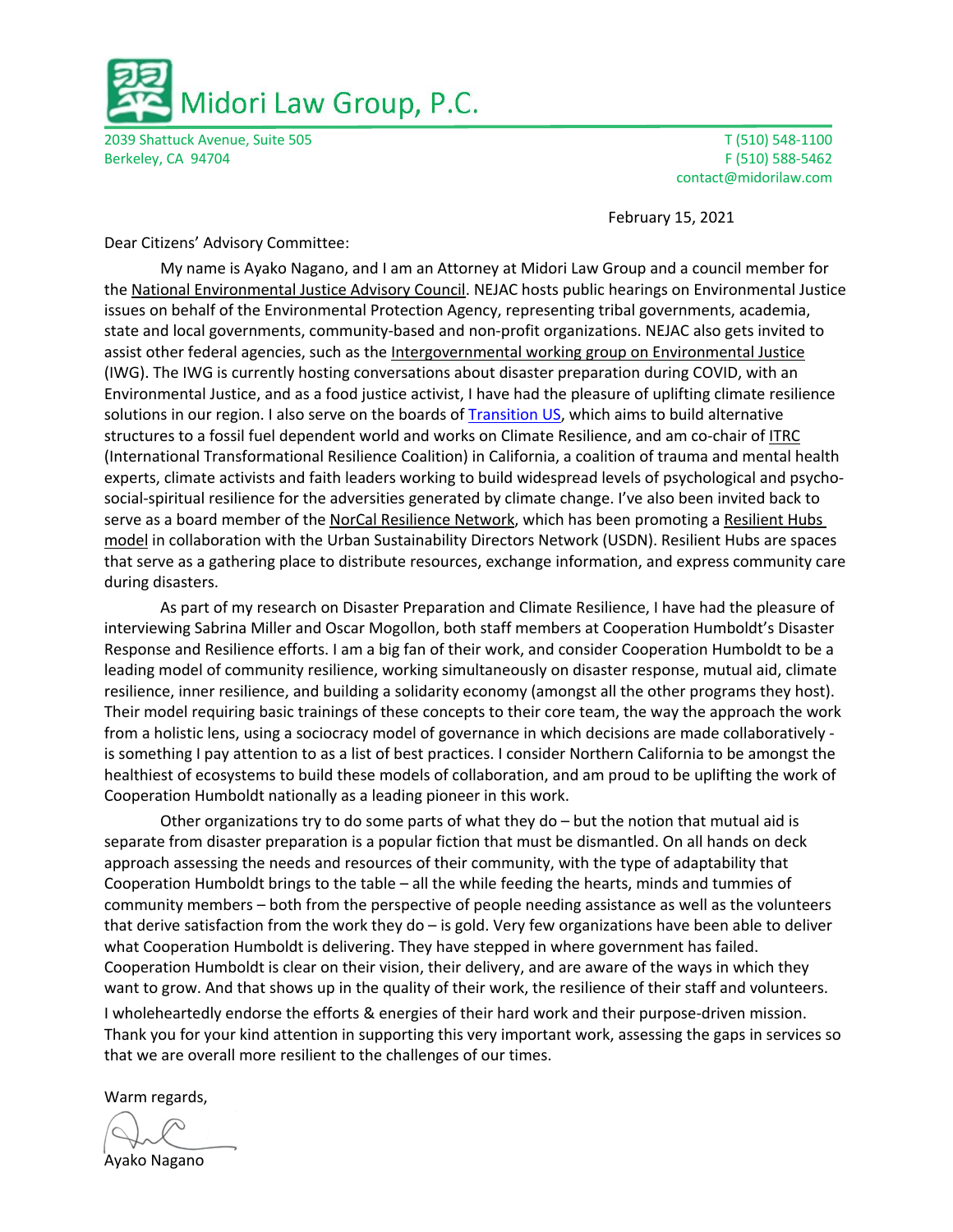

24 Fellowship Way Bayside, CA 95524

February 15, 2021

Dear Citizens' Advisory Committee:

I wish to uplift the work of Cooperation Humboldt, and specifically, the team that heads up the Disaster Response & Resilience efforts in our area. Working in collaboration with other non-profit and community organizations in our region, this team has created a 6-week, fee-free course designed to equip those in attendance with the tools and information needed to become more adept at meeting the needs of our community in times of challenge & tumult.

Addressing both short-term & long-range needs, they have crafted a well-organized and deeply thoughtful offering which is a powerful resource for the entire ecosystem of northern Humboldt. Working in collaboration with disaster response organizations to build partnerships and program areas that will enhance the long-term resilience of the community, this team ensures that when a disaster or other emergency strikes, community members will be better prepared to rebound, thus freeing up public safety workers to deal with the most immediate and severe needs for their services.